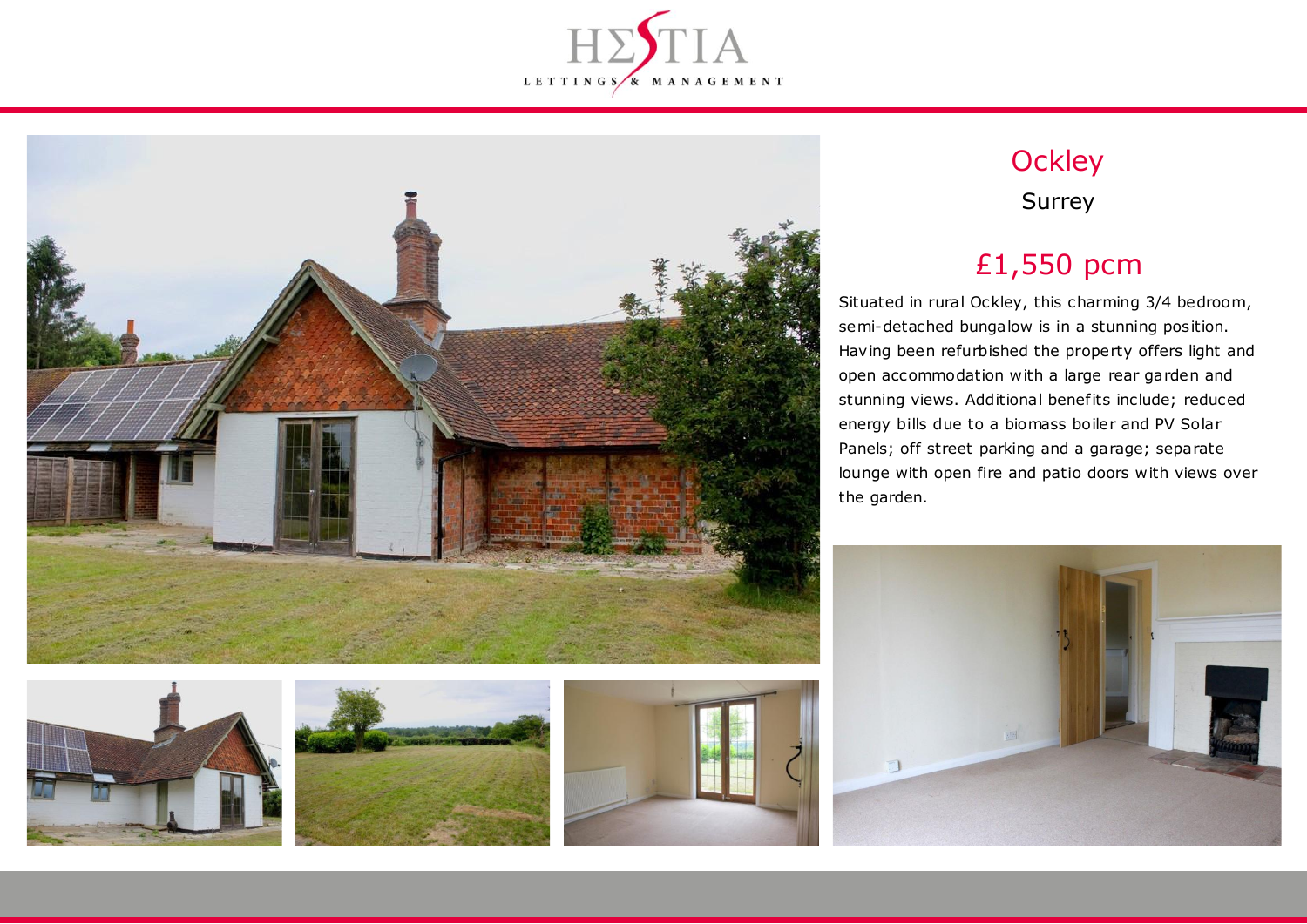### Property Features

- Charming property
- Modernised to a high standard
- 3/4 Bedrooms
- Lounge and Dining Room

# **Full Description**

Details The accommodation comprises of;

A large and welcoming entrance, which doubles as a Dinning Room.

A refurbished modern kitchen, complete with a range of eye and base level units, sink with mixer tap, oven, hob and extractor.

The large, separate, living area boasts an open fire place and patio doors over looking the garden and remarkable views.

3 good size bedrooms, and a bonus fourth bedroom accessed via bedroom three.

- Good size rear garden Outside, The large garden is mainly laid to lawn and
	- Rural Location
	- Stunning outlook
	- Parking and Garage
	- Biomass boiler and PV Solar Panels

#### Situation

Solar Panels.

Ockley is a delightful village located near to the Surrey/Sussex border with the nearby towns of Dorking and Horsham offering a range of shopping and leisure facilities. Ockley has a farm shop, petrol station and public houses and is located within the Surrey Area of Outstanding Natural Beauty.

with wash basin and bath with shower over.

has far reaching stunning outlook.

There is a garage and off street parking.

A particular benefit to this property is reduced energy bills, thanks to the Biomass boiler and PV

Gatwick airport is approximately 20 miles distant and London approximately 31 miles.

The nearest train station is Ockley Station which offers services direct to London Victoria in just over an hour.







A family bathroom provides a low level WC, Pedestal